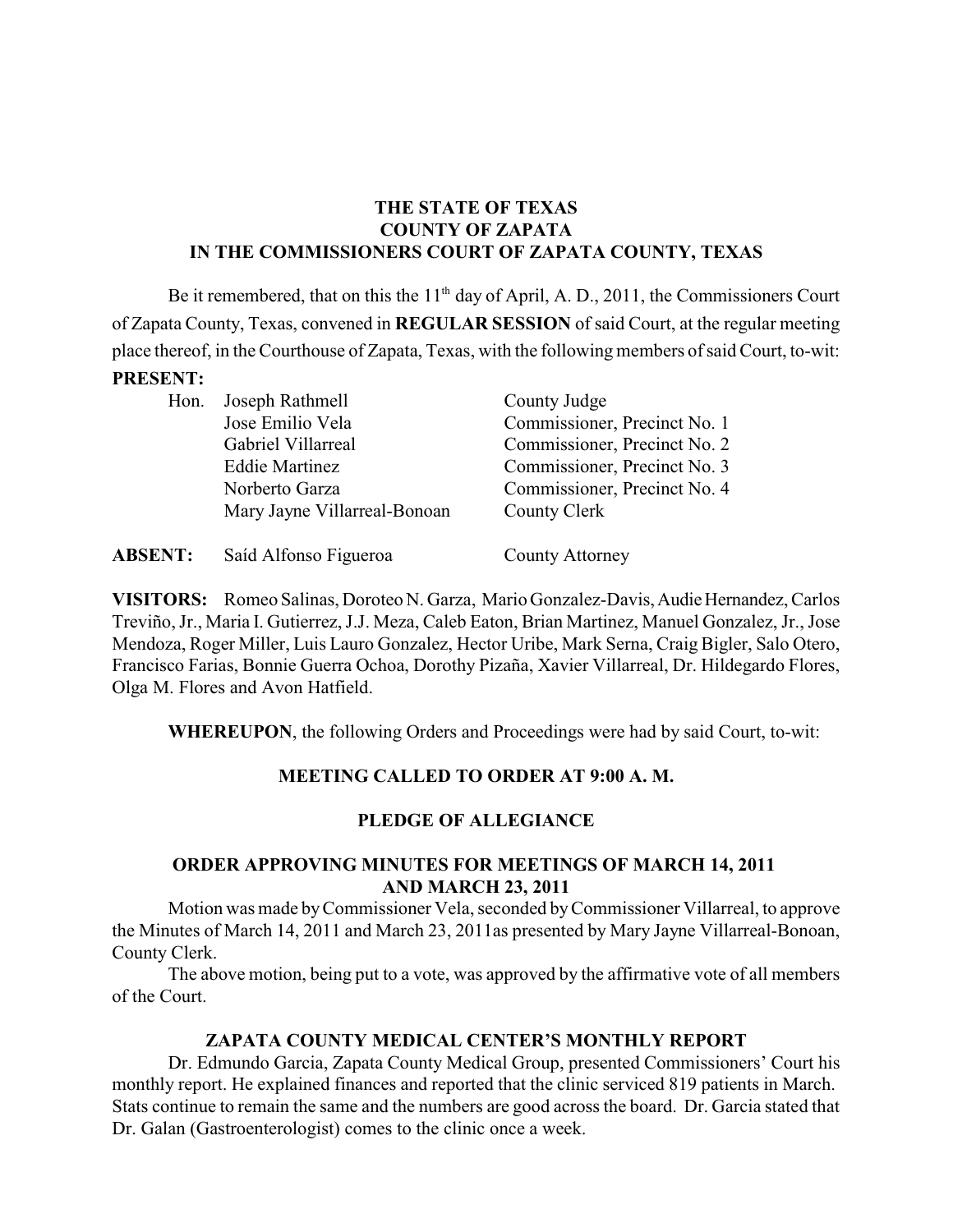#### **COMMUNICATIONS**

Karran Westerman addressed Commissioners' Court and recommended that Judge Rathmell become a member of the Rio Grande Water Commission board. She also advised the court that her term as board member is over.

Audie Hernandez reported that she had received a signed petition to reopen the Lopeño Fire Department.

## **DEPARTMENTAL REPORTS**

Luis Lauro Gonzalez, Zapata County Tax Assessor/Collector, reported that the tax office collected \$204,796.11 in tax collections and \$18,368.27 in Hotel Motel Tax fees. A total of \$25,125.25 was colleted on tax foreclosures.

Caleb Eaton, Zapata County Extension Agent, presented Commissioners' Court with the monthly written report for March 2011. (Report attached for the record.)

Manuel Gonzalez, Premier Civil Engineers, submitted a written report on the status of the lift stations. He stated that there are two employees doing check-ups and lift stations are in need of repairs. Commissioner Vela stated that invoices have gone down to \$800.

## **ORDER APPROVING INVOICES**

Motion was made byCommissioner Martinez, seconded byCommissioner Garza, to approve invoices as presented by Doroteo N. Garza, County Auditor.

The above motion, being put to a vote, was approved by the affirmative vote of all members of the Court.

## **ORDER APPROVING TREASURER'S REPORT**

Motion was made byCommissioner Vela, seconded byCommissioner Villarreal, to approve Treasurer's Report as presented by Romeo Salinas, County Treasurer.

The above motion, being put to a vote, was approved by the affirmative vote of all members of the Court.

## **PRESENTATION BY LAURA FERNANDEZ OF EARLY CHILDHOOD INTERVENTION PROGRAM (ECI) REGARDING AN INFORMATION HEALTH FAIR**

A presentation was made by Laura Fernandez of the Early Childhood Intervention Program regarding an information health fair. They are located in Laredo, but service all cities in Texas. This program is available for families with children under the age of three regardless of income level. They service the children in the homes. They currently provide services for 20 - 25 children in Zapata and is a parent initiated program. No referral is necessary from a physician and there is no waiting list. Ray Piña is the local representative.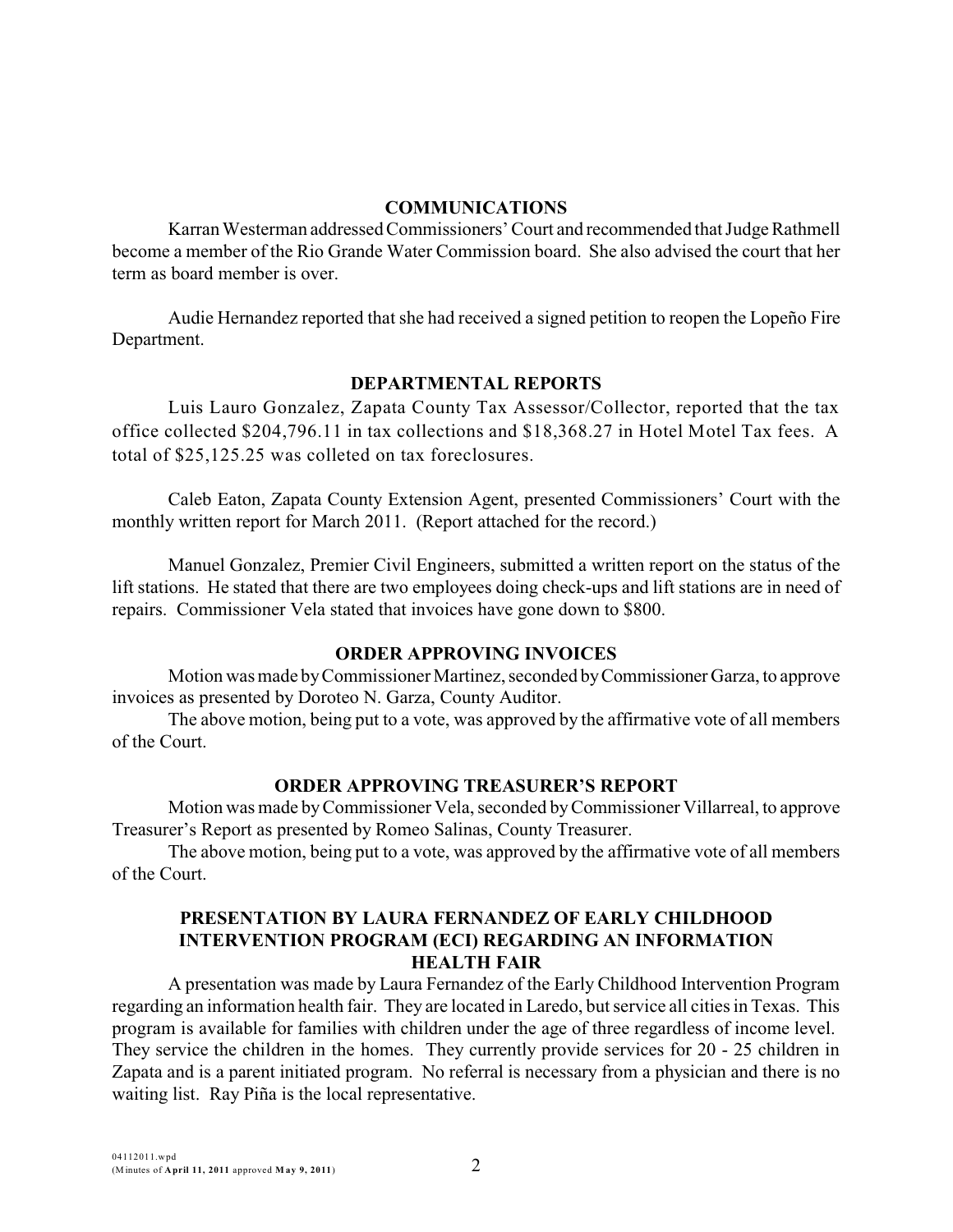## **REPORT BY DAVID BROWN, DIRECTOR OF ZAPATA HIGHER EDUCATION CENTER, ON AVAILABILITY OF COURSES TO BE OFFERED**

Mr. David Brown, Director of Zapata Higher Education Center, reported that four courses towards bachelor's degree will be offered and will be face to face courses. Some of the courses offered are History, Political Science, Sociology, Government and Economics. EMT training will also be provided for Fire Department as well as vocational training in oil and gas. Distance learning will also be offered when building is ready. There are 4 standard classrooms, 2 labs which are multipurpose and 2 lecture and meeting rooms. Classes are projected to start in the Summer of 2011. Grand Opening date is still pending.

### **REPORT ON PRECINCT 4 PARK RENTAL AGREEMENT**

The park is used at no cost. A \$100.00 deposit is collected from renter and returned when keys are returned and upon park inspection. Rental agreements are kept on file at maintenance department.

### **PANCHO FARIAS AND SALO OTERO OF THE SOUTH TEXAS FOOD PANTRY PRESENTED COMMISSIONERS COURT WITH PAINTING**

Mr. Pancho Farias and Mr. Salo Otero of the South Texas Food Pantry presented Commissioners' Court with a painting by Pancho Farias. They also reported that over \$4,000 were raised in the event that took place on March 23.

## **STATUS REPORT OF ZAPATA COUNTY HISTORICAL COMMISSION**

Mrs. Brandon was not available to give report, however, Audie Hernandez announced the names of the board members, as follows:

| <b>County Judge Joe Rathmell appointees:</b> | Crissy Gutierrez                               |
|----------------------------------------------|------------------------------------------------|
| Dr. Alma Perez                               | Yesenia Garcia                                 |
| Anna Silva                                   | Claudia Lerma                                  |
| Com. Jose E. Vela, Pct. 1 appointees:        | <b>Com. Eddie Martinez, Pct. 3 appointees:</b> |
| Laura Ramirez                                | Auddy Hernandez                                |
| Ana Katrina Ramirez                          | Omelia Zapata                                  |
| Roberto Montes                               | Com. Norberto Garza, Pct. 4 appointees:        |
| Com. Gabriel Villarreal, Pct. 2 appointees:  | Ana G. Gonzalez                                |
| Diana Brandon                                | Rosa Nelia Treviño                             |

as requested by Ms. Brandon, Zapata County Historical Commission Chair.

# **ORDER APPROVING FEE FOR SEPTIC TANK CONNECTIONS (ON-SITE SEWER FACILITIES) TO REMAIN AT THE CURRENT RATE**

Motion was made by Commissioner Martinez, seconded by Commissioner Villarreal, to approve fee for septic tank connections (on-site sewer facilities) to remain at the current rate of \$11.00 as requested by Hon. Joseph Rathmell, County Judge.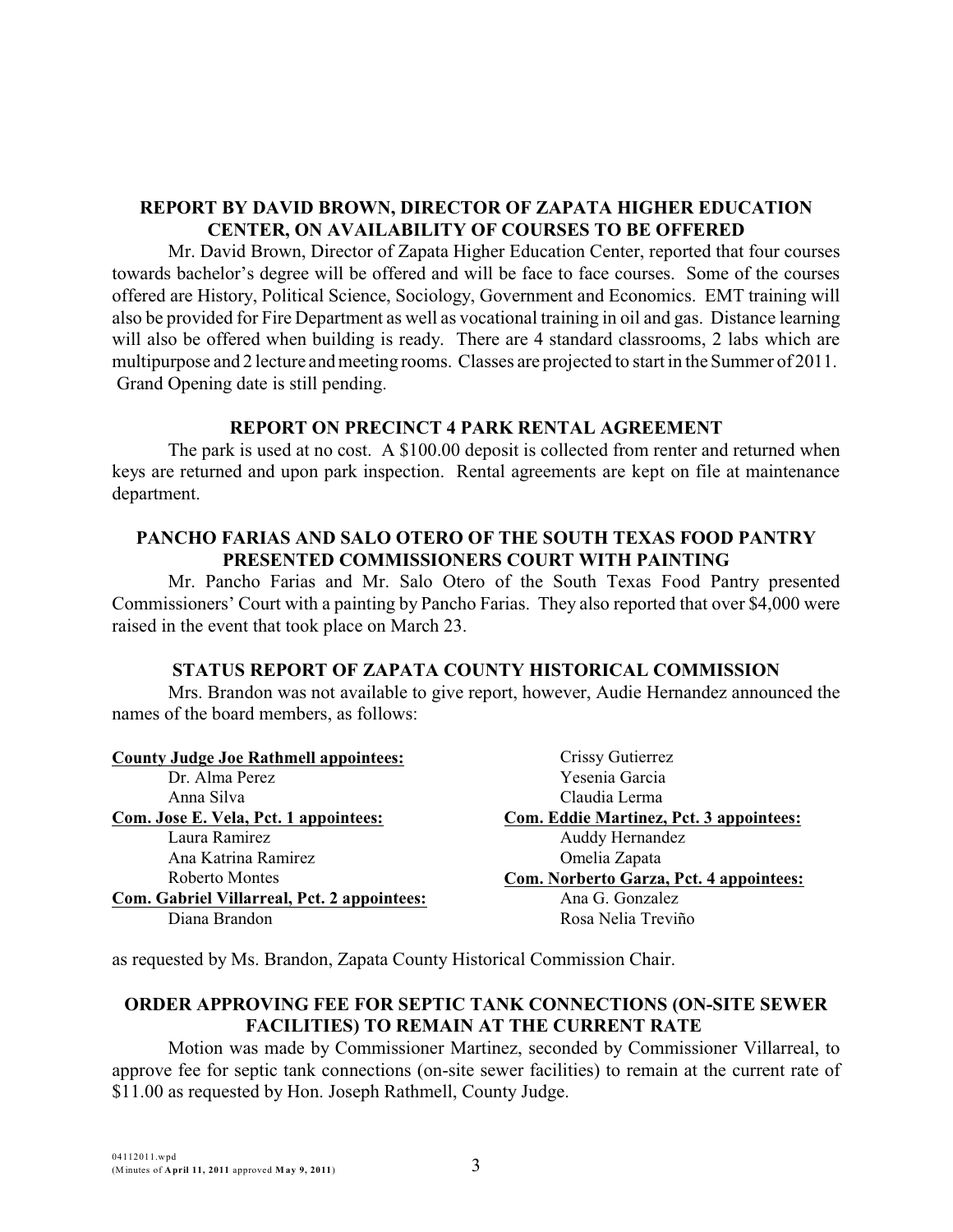The above motion, being put to a vote, was approved by the affirmative vote of all members of the Court.

#### **ORDER APPROVING SALARY ADJUSTMENT FOR PEDRO VILLARREAL, JR.**

Motion was made byCommissioner Garza,seconded byCommissioner Martinez, to approve the salary adjustment from \$10.52 per hour to \$12.39 per hour for Pedro Villarreal, Jr., recently employed paramedic, to be paid out of incentive pay and to be made retroactive to date of hire as requested by J.J. Meza, Zapata County Fire Department.

The above motion, being put to a vote, was approved by the affirmative vote of all members of the Court.

### **ORDER TO TABLE REQUEST BY JUDGE RATHMELL TO APPROVE STREET VENDORS AND VENDING DISTRICT ORDINANCE AND ORDER FORMING COMMITTEE TO WORK WITH HECTOR URIBE AND BEAUTIFICATION COMMITTEE**

Motion was made by Commissioner Vela, seconded by Commissioner Martinez, to table request by Hon. Joseph Rathmell, County Judge, to approve street vendors and vending district ordinance. It was further ordered, to appoint Audie Hernandez, Jose E. Vela, Com. Pct. 1 and Eddie Martinez, Com. Pct. 3 as committee to work with Hector Uribe and Beautification Committee as requested by Hon. Joseph Rathmell, County Judge.

The above motion, being put to a vote, was approved by the affirmative vote of all members of the Court.

#### **ORDER APPROVING COUNTY INVENTORY SURPLUS SALE FOR DISPOSITION OF INOPERABLE HEAVY MACHINERY AND EQUIPMENT**

Motion was made byCommissioner Martinez, seconded byCommissioner Garza, to approve a County Inventory Surplus Sale for the disposition of inoperable heavy machinery and equipment as requested by Hon. Jose Emilio Vela, Commissioner Pct. 1.

The above motion, being put to a vote, was approved by the affirmative vote of all members of the Court.

#### **ORDER APPROVING REQUEST BY "THE FRIENDS OF INTOCABLE" TO ADOPT AND NAME HIDALGO BOULEVARD AS "INTOCABLE BOULEVARD"**

Motion was made byCommissioner Garza, seconded byCommissioner Vela, to approve the request by "The Friends of Intocable" to adopt and name Hidalgo Boulevard as "Intocable Boulevard", allowing for the development of a tourist spot as requested by Hon. Jose Emilio Vela, Commissioner Pct.1. Friends of Intocable will work with the beautification project of the boulevard and are planning a children's parade and tejano concert for the weekend after Thanksgiving Day.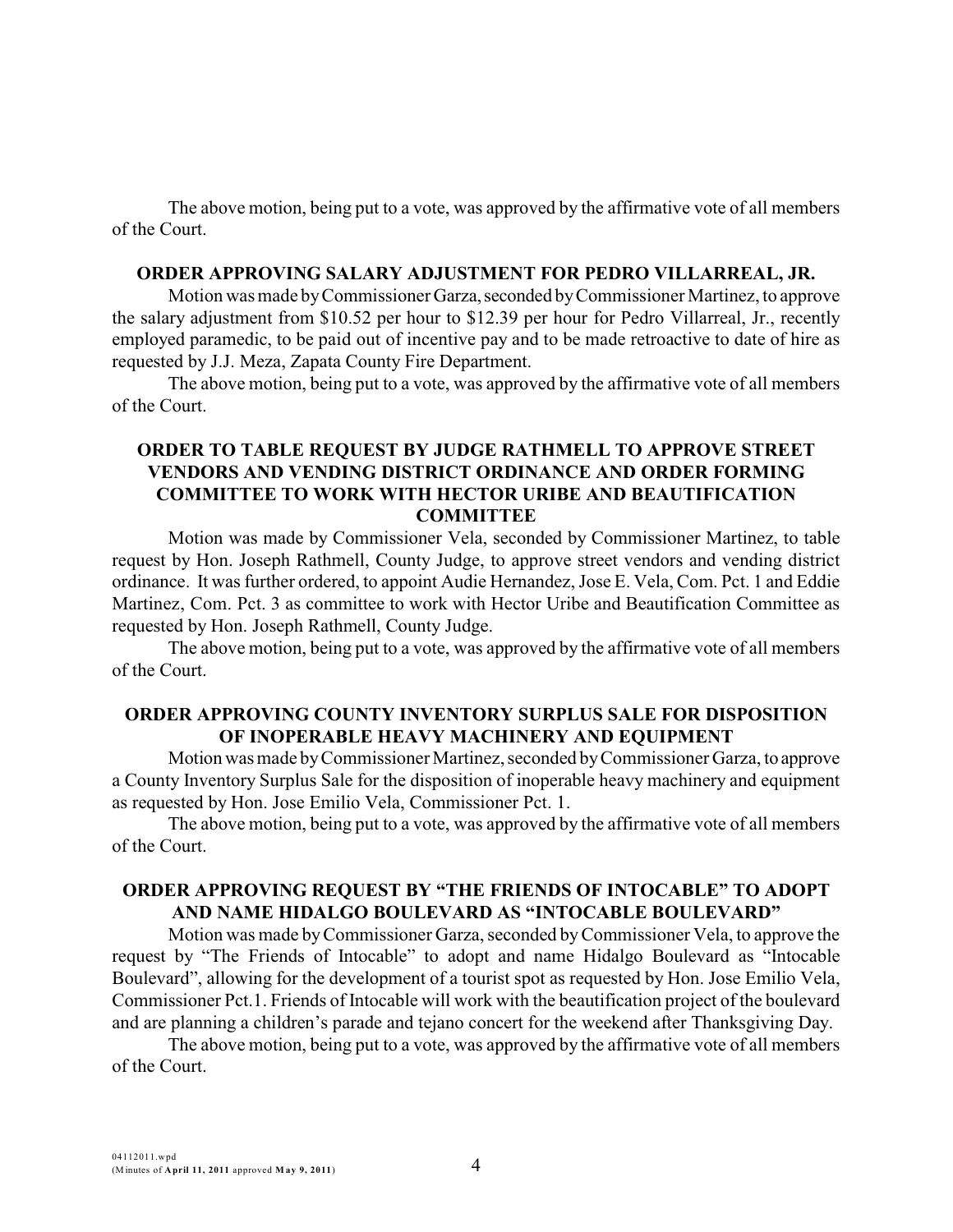#### **ORDER APPROVING TO HIRE ROMEO GARZA**

Motion was made byCommissioner Garza, seconded byCommissioner Martinez, to approve to hire Romeo Garza, welder/labor/maintenance at \$8.60 per hour (slot 6) Road and Bridge Department (15-012-157) as requested by Hon. Gabriel Villarreal, Com. Pct. 2.

The above motion, being put to a vote, was approved by the affirmative vote of all members of the Court.

## **NO ACTION WAS TAKEN ON REQUEST BY HON. EDDIE MARTINEZ, COMMISSIONER, PRECINCT 3 TO SURVEY LOT 501 IN FALCON MESA TO ASSURE COUNTY ROAD AND PAVEMENT IS NOT ENCROACHING ON PRIVATE PROPERTY**

# **ORDER APPROVING CLOSING OF 20TH STREET BY WALKING PARK IN PRECINCT 4 FOR ZAPATA COUNTY DIA DEL NIÑO ON APRIL 30, 2011**

Motion was made by Commissioner Villarreal, seconded by Commissioner Martinez, to approve the closing of 20<sup>th</sup> Street by the walking park in Precinct 4 for the Zapata County Dia del Niño event on April 30, 2011 from 10:00 a.m. to 2:00 p.m. as requested by Hon. Norberto Garza, Commissioner Pct. 4.

The above motion, being put to a vote, was approved by the affirmative vote of all members of the Court.

## **ORDER APPROVING TO FILL POSITION #7 GRADER/HEAVY EQUIPMENT OPERATOR FROM SPECIAL ROAD AND BRIDGE DEPARTMENT**

Motion wasmade byCommissioner Martinez, seconded byCommissioner Garza, to approve to fill position #7 grader/heavy equipment operator from the Special Road and Bridge Department at \$10.75 per hour as requested by Jose F. Mendoza, Maintenance Dept. Supervisor.

The above motion, being put to a vote, was approved by the affirmative vote of Commissioner Martinez, Garza, and Villarreal. Commissioner Vela abstained. Motion carried.

## **ORDER APPROVING REQUEST BY CALEB EATON, ZAPATA COUNTY EXTENSION AGENT, TO FUND PURCHASE OF 2 NEW COMPUTERS**

Motion was made by Commissioner Vela, seconded by Commissioner Garza, to approve request by Caleb Eaton, Zapata County Extension Agent, to request funds to purchase 2 new computers through the state approved purchasing program.

The above motion, being put to a vote, was approved by the affirmative vote of all members of the Court.

## **ORDER APPROVING BUDGET REQUEST FOR ZAPATA COUNTY MUSEUM OF HISTORY GRAND OPENING EVENT SCHEDULED FOR MAY 21, 2011**

Motion was made byCommissioner Vela, seconded byCommissioner Martinez, to approve the budget request in the amount of \$6,000 to be paid from line item #10-409-336 (non-department),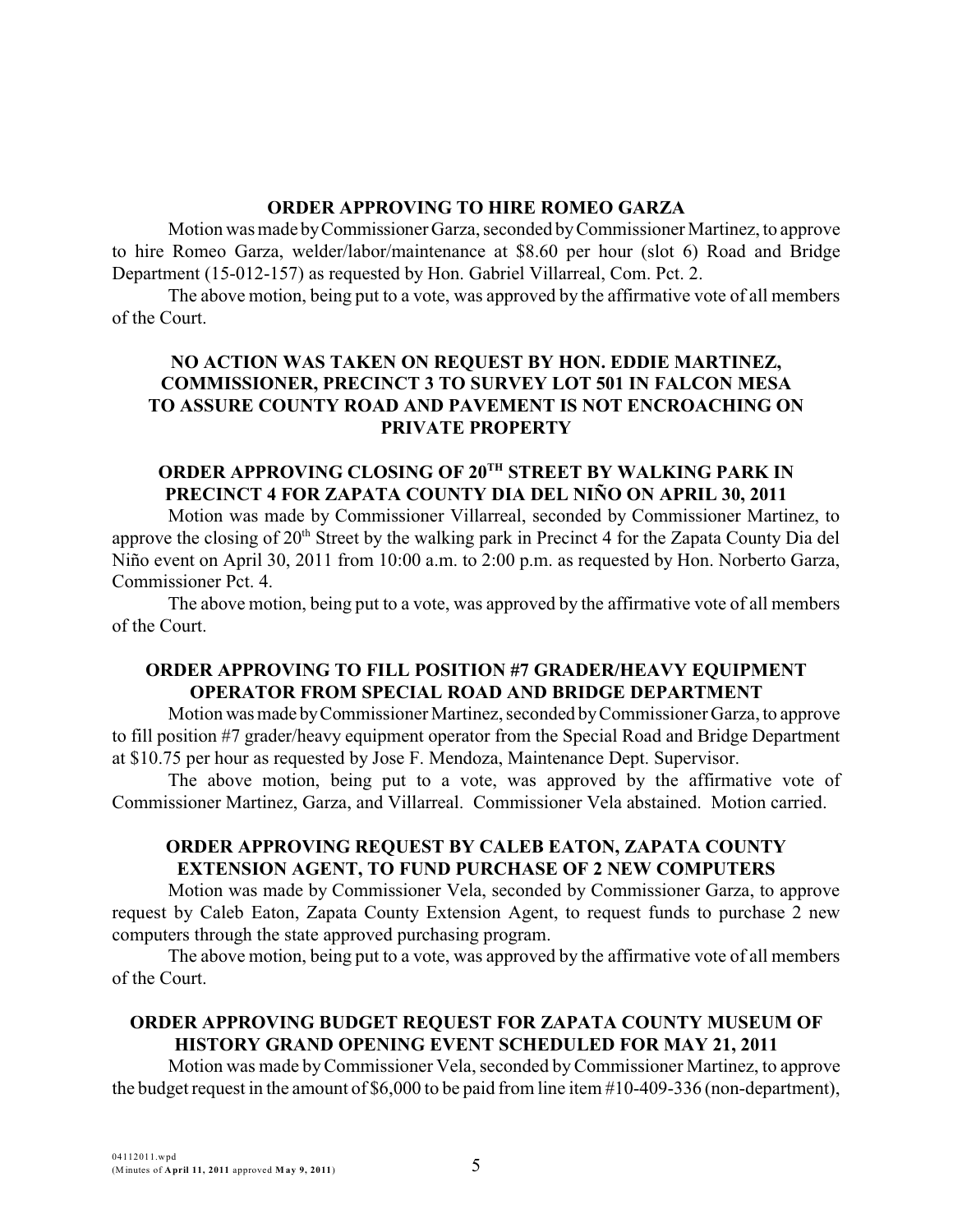for the funding of Zapata County Museum of History Grand Opening event scheduled for Saturday, May 21, 2011 as requested by Zapata County Museum of History Board of Directors.

The above motion, being put to a vote, was approved by the affirmative vote of all members of the Court.

#### **ORDER TO TABLE REQUEST BY NELLIE TREVIÑO, PERSONNEL DIRECTOR, TO ADOPT 2011 REVISED ZAPATA COUNTY EMPLOYEE POLICY MANUAL**

Motion was made by Commissioner Garza, seconded by Commissioner Martinez, to table request by Nellie Treviño, Personnel Director, to adopt the 2011 revised Zapata County Employee Policy Manual.

The above motion, being put to a vote, was approved by the affirmative vote of all members of the Court.

#### **ORDER APPROVING REQUEST FOR PERMISSION TO ENGRAVE NAMES OF JAMES C. KESINGER AND IRA B. LANINGHAM IV ON VETERAN'S MONUMENT OUTSIDE COURTHOUSE**

Motion was made by Commissioner Vela, seconded by Commissioner Garza, to approve request for permission to engrave the names of James C. Kesinger and Ira B. Laningham IV on the Veterans Monument outside the courthouse as requested by Alberto Arambula, V.A.

The above motion, being put to a vote, was approved by the affirmative vote of all members of the Court.

## **NO ACTION WAS TAKEN ON REQUEST BY CHRISTOPHER RINCON OF RIVER PIERCE FOUNDATION REQUESTING PERMISSION TO TEMPORARILY CLOSE TREVIÑO STREET IN SAN YGNACIO BETWEEN URIBE AND WASHINGTON AND BENAVIDES STREET ADJACENT TO THE TREVIÑO URIBE FORT FOR THE SAVE AMERICA'S TREASURES AWARD CAMPAIGN LAUNCH ON MONDAY, APRIL 18, 2011 FROM 10:00 A.M. TO 3:00 P.M.**

### **ORDER TO TABLE REQUEST BY BONNIE GUERRA OF ZAPATA HIGH SCHOOL CLASS OF 1991 REQUESTING PERMISSION TO USE THE GUADALUPE AND LILIA MARTINEZ SWIMMING COMPLEX TO HOLD SENIOR CLASS REUNION**

Motion was made by Commissioner Martinez, seconded by Commissioner Garza, to table request by Bonnie Guerra, Zapata High School Class of 1991, requesting permission to use the Guadalupe and Lilia Martinez Swimming Complex to hold a senior class reunion.

The above motion, being put to a vote, was approved by the affirmative vote of all members of the Court.

# **NO ACTION WAS TAKEN ON REQUEST BY LAURA A. FERNANDEZ OF ECI TO APPROVE COLLABORATION WITH EARLY CHILDHOOD INTERVENTION (ECI) FOR THE INFORMATION HEALTH FAIR IN ORDER TO PROMOTE LOCAL RESOURCES AVAILABLE TO THE RESIDENTS OF ZAPATA**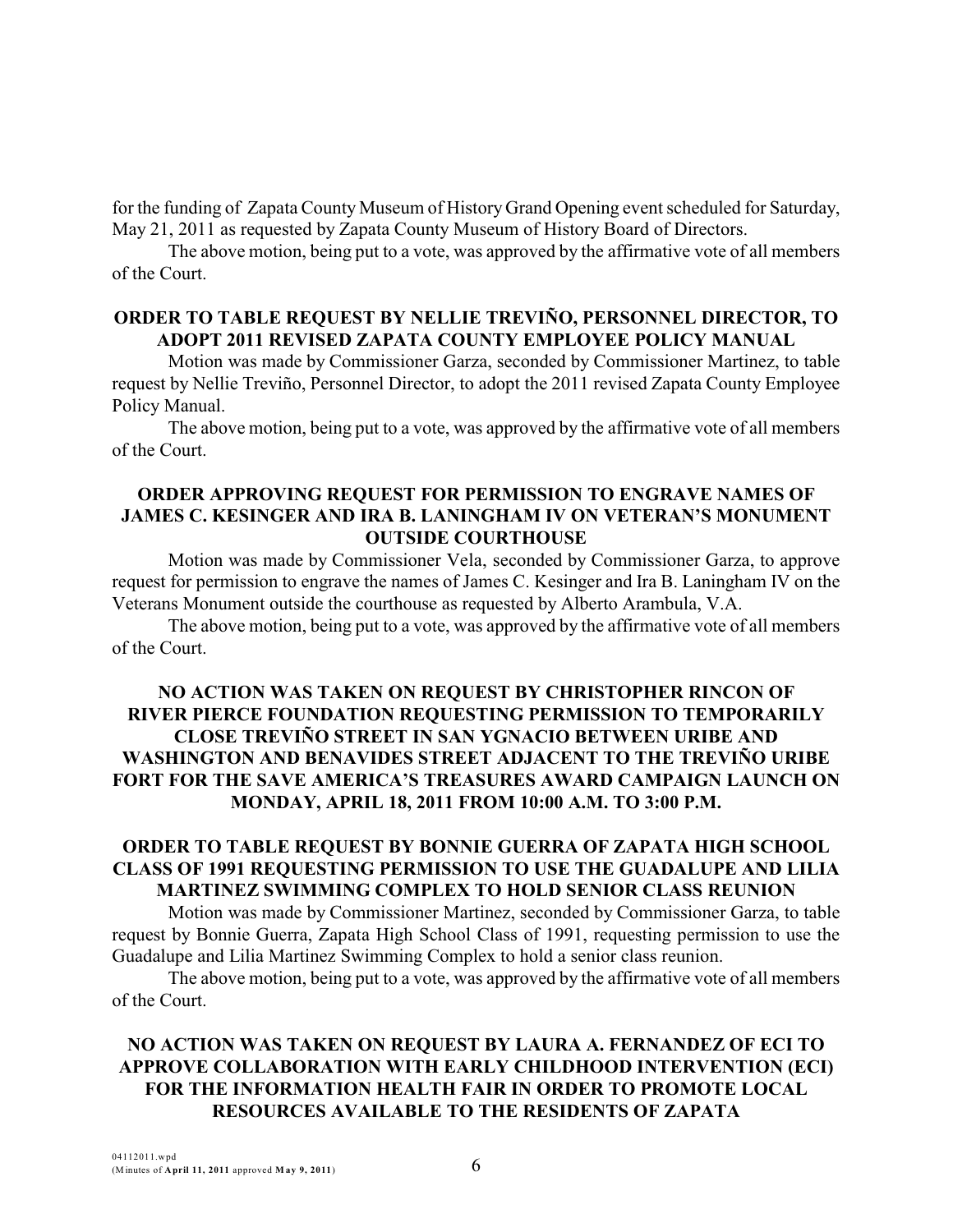## **ORDER APPROVING REQUEST OF \$2,000 TO COVER EXPENSES TO PROMOTE ZAPATA FOR EVENTS AT FREER RATTLESNAKE ROUNDUP**

Motion was made byCommissioner Garza, seconded byCommissioner Martinez, to approve request of \$2,000 to cover expenses to promote Zapata for the following events at the Freer Rattlesnake Roundup on Saturday, April 30, 2011.

- a. Sheriff's Posse
- b. 2011 Queens Float
- c. Military Float (Honoring Zapata County residents killed in action).
- d. Boat to promote Zapata County

to be funded as follows: \$1,000 from Commissioner Vela (park's budget) \$500 from Commissioner Martinez (park's budget) and \$500 from Commissioner Garza (park's budget), as requested by Karran Westerman, Zapata County Convention and Visitors Bureau.

The above motion, being put to a vote, was approved by the affirmative vote of all members of the Court.

## **ORDER APPROVING LIFT STATION IMPROVEMENT PROJECT BID**

Motion was made byCommissioner Vela, seconded byCommissioner Martinez, to approve lift station improvement project bid submitted by Southern Trenchless Solutions, being the only bidder with a bid in the amount of \$45,200, to be paid out of the royalty funds, as requested by Manuel Gonzalez, Premier Engineering.

The above motion, being put to a vote, was approved by the affirmative vote of all members of the Court.

## **ORDER APPROVING REQUEST TO USE COMMUNITY CENTER BY ZAPATA HAWK BAND ALUMNI CLUB ON MAY 28, 2011**

Motion was made by Commissioner Martinez, seconded by Commissioner Villarreal, to approve request to use the Community Center by the Zapata Hawk Bank Alumni Club on May 28, 2011 to celebrate Mr. Cesar Garcia's induction into the Rio Grande Valley Band Directors Hall of Fame as requested by Zapata Hawk Bank Alumni Club.

The above motion, being put to a vote, was approved by the affirmative vote of all members of the Court.

## **ORDER APPROVING DOCUMENTS IN ORDER TO MEET TDRA GRANT REQUIREMENTS**

Motion was made byCommissioner Vela, seconded byCommissioner Garza, to approve the following documents in order to meet TDRA Grant requirements:

- a. Fair Housing Resolution
- b. Notice of Non-Discrimination Resolution
- c. Equal Opportunity Statement
- d. Excessive Force Resolution
- e. Adoption of Local Opportunity Plan

as requested by Mario Gonzalez-Davis, Project Coordinator.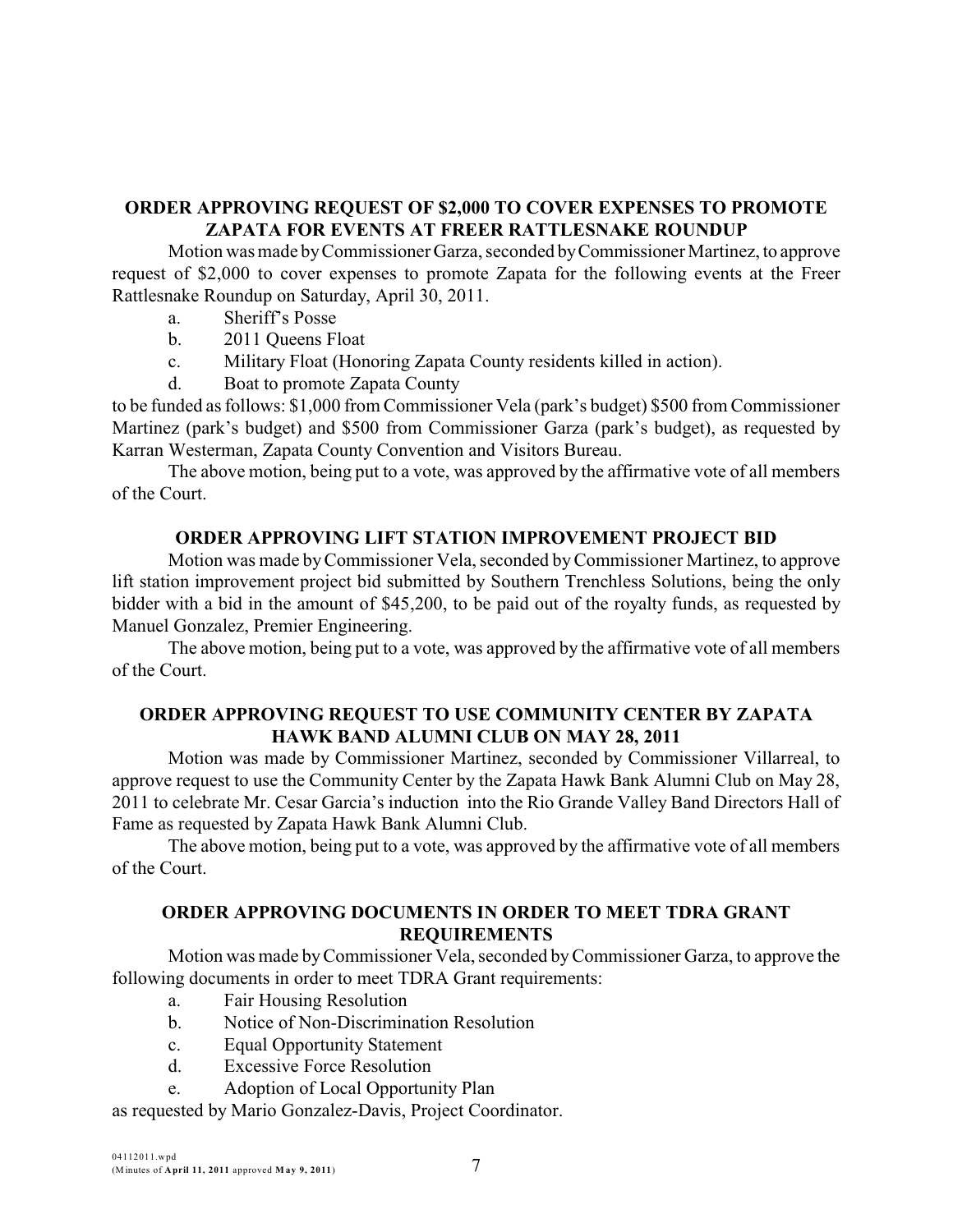The above motion, being put to a vote, was approved by the affirmative vote of all members of the Court.

## **ORDER AUTHORIZING PROCUREMENT OF PROFESSIONAL SERVICES TO PREPARE AND IMPLEMENT A COLONIA PROJECT FROM THE TEXAS COMMUNITY DEVELOPMENT PROGRAM OF THE TEXAS DEPARTMENT OF RURAL AFFAIRS**

Motion was made by Commissioner Vela, seconded by Commissioner Martinez, to authorize the procurement of professional service to prepare and implement a colonia project from the Texas CommunityDevelopment Program of the Texas Department of Rural Affairs as requested byCarlos Colina-Vargas.

The above motion, being put to a vote, was approved by the affirmative vote of all members of the Court.

## **ORDER APPROVING RESOLUTION AUTHORIZING AMENDMENT TO PERFORMANCE STATEMENT OF TXCDBG CONTRACT #729155 TO PROPOSE AN EXPANSION OF SEWER SYSTEM IMPROVEMENT PROJECT FUNDED BY TXCDBG**

Motion was made by Commissioner Martinez, seconded by Commissioner Villarreal, to approve a resolution authorizing an amendment to the Performance Statement of the TxCDBG Contract #729155 to propose an expansion of the sewer system improvement project funded by the TxCDBG program as requested by Carlos Colina-Vargas.

The above motion, being put to a vote, was approved by the affirmative vote of all members of the Court.

## **ORDER APPROVING EXTENSION OF WATER AND SEWER SERVICE TO A PARCEL OF LAND OWNED BY MANUEL GONZALEZ, JR., ADJACENT TO FALCON SHORES SUBDIVISION**

Motion was made byCommissioner Villarreal, seconded byCommissioner Vela, to approve extension of water and sewer service to a parcel of land owned by Manuel Gonzalez, Jr., adjacent to Falcon Shores Subdivision as requested by Carlos Treviño, Jr., Water & Wastewater Director.

The above motion, being put to a vote, was approved by the affirmative vote of all members of the Court.

### **ORDER APPROVING INSTALLATION OF STREET LIGHTS AND SPEED HUMPS**

Motion was made byCommissioner Villarreal, seconded byCommissioner Vela, to approve the installation of the following street light in Precinct 2:

a. corner of Ramirez Avenue and Paisano Street in Ramireño, Texas

as requested by Hon. Gabriel Villarreal, Commissioner Pct. 2.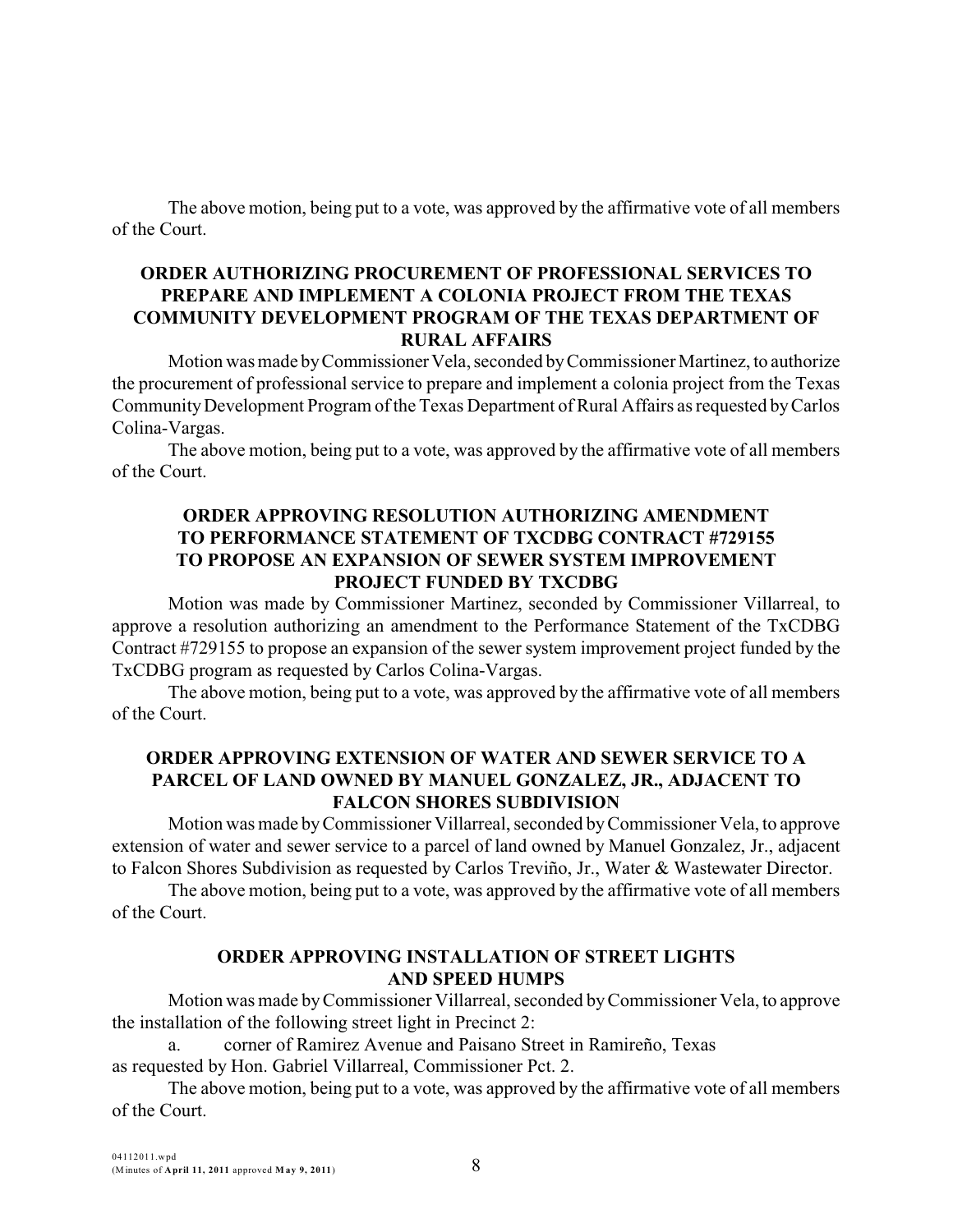Motion was made byCommissioner Villarreal, seconded byCommissioner Vela, to approve the installation of the following street light in Precinct 3:

a. 5308 Petty (to be taken from 2011-2012 security light allowance)

as requested by Hon. Eddie Martinez, Commissioner Pct. 3.

The above motion, being put to a vote, was approved by the affirmative vote of all members of the Court.

Motion was made byCommissioner Villarreal, seconded byCommissioner Vela, to approve the installation of speed humps at the following locations:

- a. Oak Street
- b. 5318 Carrizo Lane
- c. 5227 Victoria Lane
- d. Siesta Lane (between Gary Lane and Romeo Lane)

as requested by Hon. Eddie Martinez, Commissioner Pct. 3.

The above motion, being put to a vote, was approved by the affirmative vote of all members of the Court.

Motion was made byCommissioner Villarreal, seconded byCommissioner Vela, to approve the installation of a speed hump at the following location:

a. 406 Zapata

as requested by Hon. Norberto Garza, Commissioner Precinct 4.

The above motion, being put to a vote, was approved by the affirmative vote of all members of the Court.

#### **ORDER APPROVING LINE ITEM TRANSFERS**

Motion was made byCommissioner Garza, seconded byCommissioner Vela, to approve the following line item transfer:

From: Environmental Department 10-595-330 Fuel & Lubricant \$10,000.00 To: Environmental Department 10-595-456 Repairs & Maintenance \$10,000.00 as requested by Guillermo Saenz, Environmental Department.

The above motion, being put to a vote, was approved by the affirmative vote of all members of the Court.

Motion was made byCommissioner Garza, seconded byCommissioner Vela, to approve the following line item transfer:

|                                                     | From: 49 <sup>th</sup> District Court |  | 10-435-462 Equipment Rental | \$3,484.55 |  |
|-----------------------------------------------------|---------------------------------------|--|-----------------------------|------------|--|
| To:                                                 | 49 <sup>th</sup> District Court       |  | 10-450-462 Equipment Rental | \$3,484.55 |  |
| as requested by Hon. Jose A. Lopez, District Judge. |                                       |  |                             |            |  |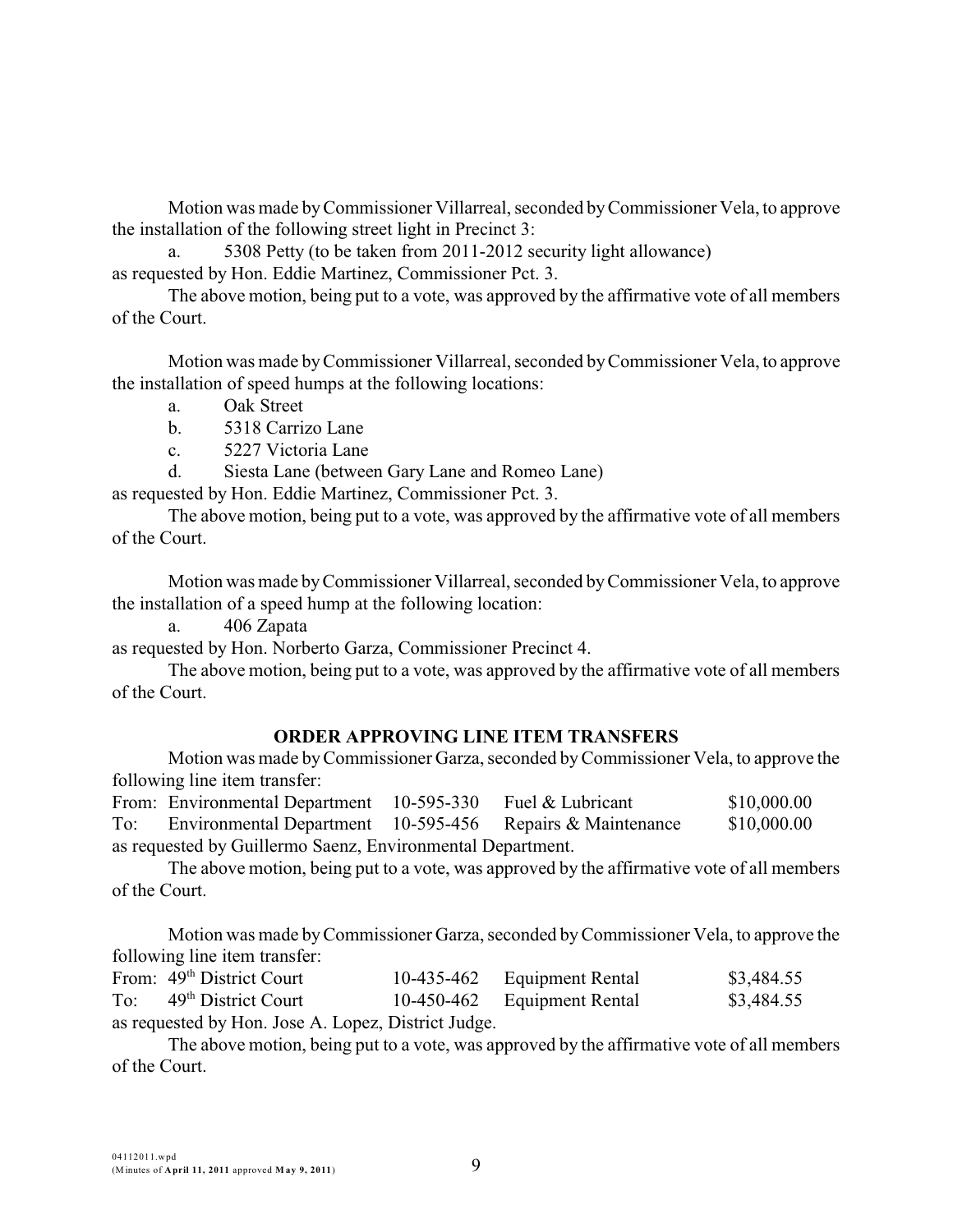Motion was made byCommissioner Garza, seconded byCommissioner Martinez,to approve the following line item transfer:

|                                                     | From: 49 <sup>th</sup> District Court | 10-435-401 | Indigent Defense (Juve)              | \$5,000.00  |
|-----------------------------------------------------|---------------------------------------|------------|--------------------------------------|-------------|
|                                                     | To: $49th$ District Court             | 10-435-403 | District Court (CPS)                 | \$5,000.00  |
|                                                     | From: 49 <sup>th</sup> District Court |            | 10-435-402 District Court (Criminal) | \$10,000.00 |
|                                                     | To: $49th$ District Court             |            | $10-435-403$ District Court (CPS)    | \$10,000.00 |
| as requested by Hon. Jose A. Lopez, District Judge. |                                       |            |                                      |             |

The above motion, being put to a vote, was approved by the affirmative vote of all members of the Court.

Motion was made byCommissioner Vela, seconded byCommissioner Martinez, to approve the following line item transfer:

| From: |              |                                     |                 | 10-695-667 100 Year Fund  | \$10,000.00 |
|-------|--------------|-------------------------------------|-----------------|---------------------------|-------------|
|       | $To:$ Pct. 2 |                                     |                 | 10-002-392 Parks (Pct. 2) | \$10,000.00 |
|       |              | $\sim$ 1 $\cdot$ 1 $\tau$ $\tau$ 11 | $\sim$ 1 $\sim$ |                           |             |

as requested by Hon. Gabriel Villarreal, Commissioner Pct. 2.

The above motion, being put to a vote, was approved by the affirmative vote of all members of the Court.

## **ORDER APPROVING RESOLUTION IN SUPPORT OF SB 1845 IN TEXAS LEGISLATION RELATING TO CHANGE OF NAME OF TEXAS A & M KINGSVILLE TO TEXAS A & I UNIVERSITY**

Motion was made byCommissioner Vela, seconded by Commissioner Martinez, approving resolution in support of SB 1845 in the Texas Legislation relating to the change of the name of Texas A & M Kingsville to Texas A & I University as requested by Texas A & I University Alumni.

The above motion, being put to a vote, was approved by the affirmative vote of all members of the Court.

# **ORDER APPROVING PROCLAMATION FOR INTELLECTUAL & DEVELOPMENTAL DISABILITY AWARENESS MONTH**

Motion was made by Commissioner Vela, seconded by Commissioner Garza, to approve proclamation for Intellectual & Developmental Disability Awareness Month as requested by Cindy Buruato, Border Region MHMR.

The above motion, being put to a vote, was approved by the affirmative vote of all members of the Court.

## **MOTION WAS MADE BY COMMISSIONER MARTINEZ, SECONDED BY COMMISSIONER VILLARREAL, TO ENTER INTO EXECUTIVE SESSION**

## **MOTION WAS MADE BY COMMISSIONER VELA, SECONDED BY COMMISSIONER MARTINEZ, TO RETURN TO REGULAR SESSION**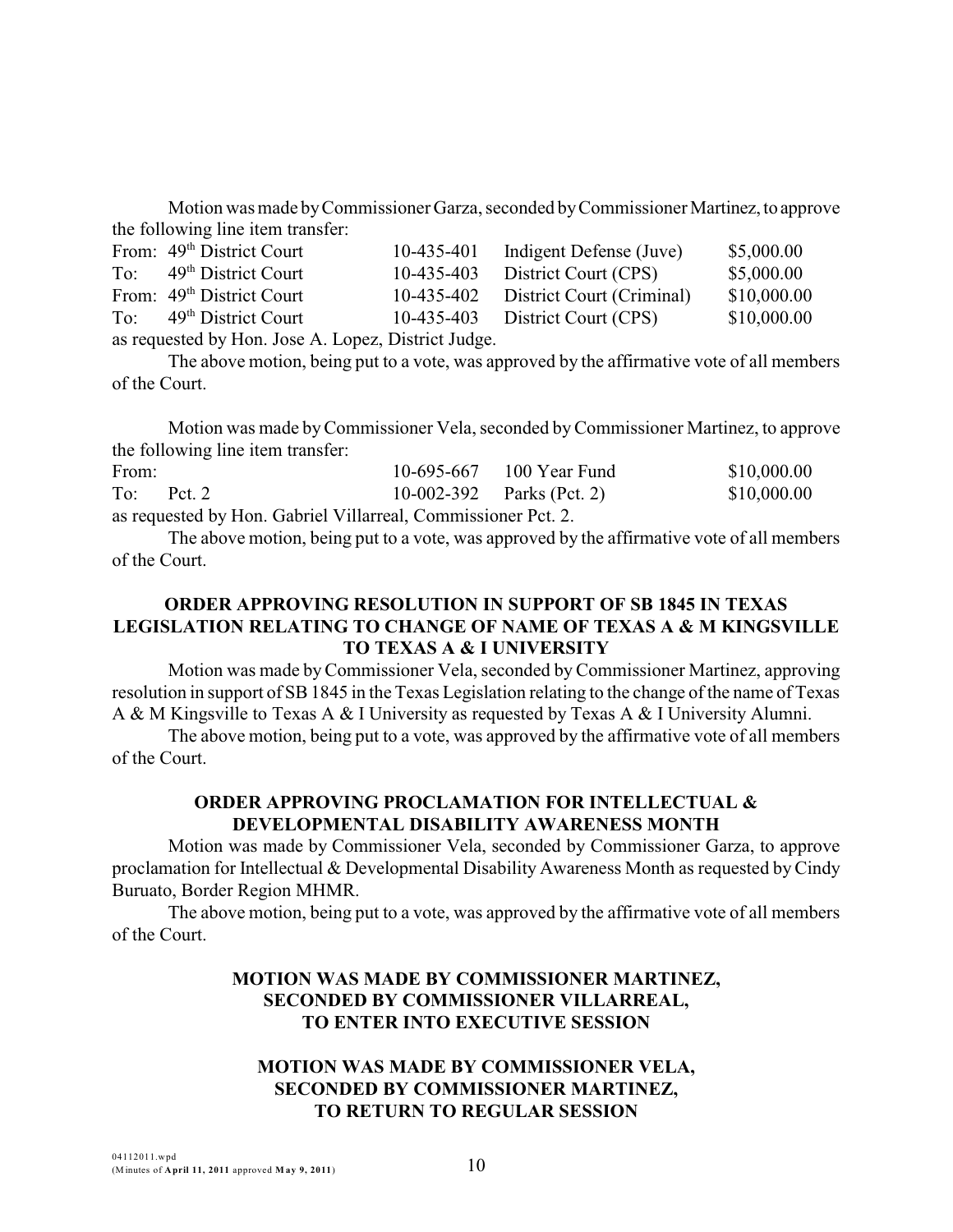### **ORDER TO TABLE REQUEST BY GUILLERMO SAENZ, ENVIRONMENTAL DEPARTMENT TO DISCUSS PERSONNEL MATTERS**

Motion was made by Commissioner Garza, seconded by Commissioner Martinez, to table request by Guillermo Saenz, Environmental Department, to discuss personnel matters (Gov't Code Ann 551.074, Personnel Matters) as requested by Guillermo Saenz, Environmental Department.

The above motion, being put to a vote, was approved by the affirmative vote of all members of the Court.

## **ORDER APPROVING PURCHASE OF 8.4 ACRES FOR ZAPATA COUNTY SEWER PLANT BUFFER**

Motion was made byCommissioner Garza, seconded byCommissioner Martinez,to approve purchase of a 8.54 acre property (Bravo) for the Zapata County Sewer Plant Buffer, as discussed in executive session and to be paid out of land acquisition fund, as requested by TCEQ (Gov't Code Ann 551.072, Real Property) as requested by Mario Gonzalez-Davis, Project Coordinator.

The above motion, being put to a vote, was approved by the affirmative vote of all members of the Court.

## **ORDER AUTHORIZING LEGAL COUNCIL TO PROCEED WITH SETTLEMENT OFFICER FROM REIMS CONSTRUCTION INSURANCE CARRIER CONCERNING ADDITION OF TWO INCHES OF ASPHALT OVER INDIAN BURIAL MOUND LOCATED IN SAN YGNACIO**

Motion was made by Commissioner Villarreal, seconded by Commissioner Vela, to authorize legal council to proceed with settlement offer from REIMS Construction insurance carrier concerning the addition of two inches of asphalt over the Indian Burial Mound located in San Ygnacio as requested by Hon. Joseph Rathmell, County Judge. (Gov't Code Ann 551.071, Consultation with Attorney)

The above motion, being put to a vote, was approved by the affirmative vote of all members of the Court.

#### **ORDER AUTHORIZING LEGAL COUNCIL TO ADVISE ZAPATA COUNTY ECONOMIC DEVELOPMENT CENTER TO REIMBURSE ZAPATA COUNTY WITHIN 30 DAYS**

Motion was made by Commissioner Villarreal, seconded by Commissioner Garza, to authorize legal council to advise the Zapata County Economic Development Center administration to pay, within 30 days, monies owed to Zapata County from the construction of the Zapata County Higher Education and Advance Technology Center as requested by Juan Cruz, Escamilla, Poneck and Cruz. (Gov't Code Ann 551.071, Consultation with Attorney)